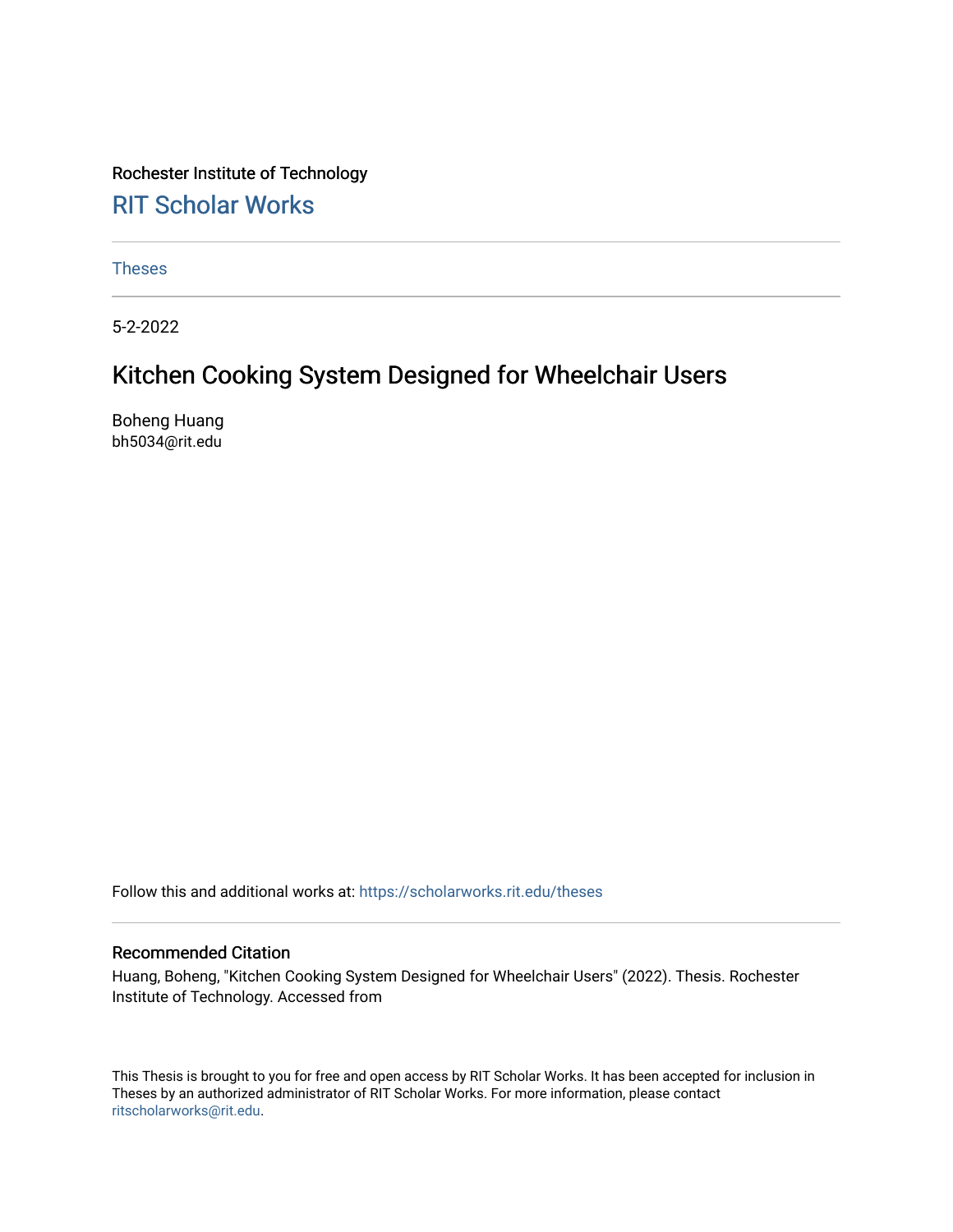# RIT

# **Kitchen Cooking System Designed for Wheelchair Users**

By

**Boheng Huang**

A Thesis submitted in Partial Fulfillment of the Requirements for the Degree of Master of Fine Arts in Industrial Design

> School of Design College of Art and Design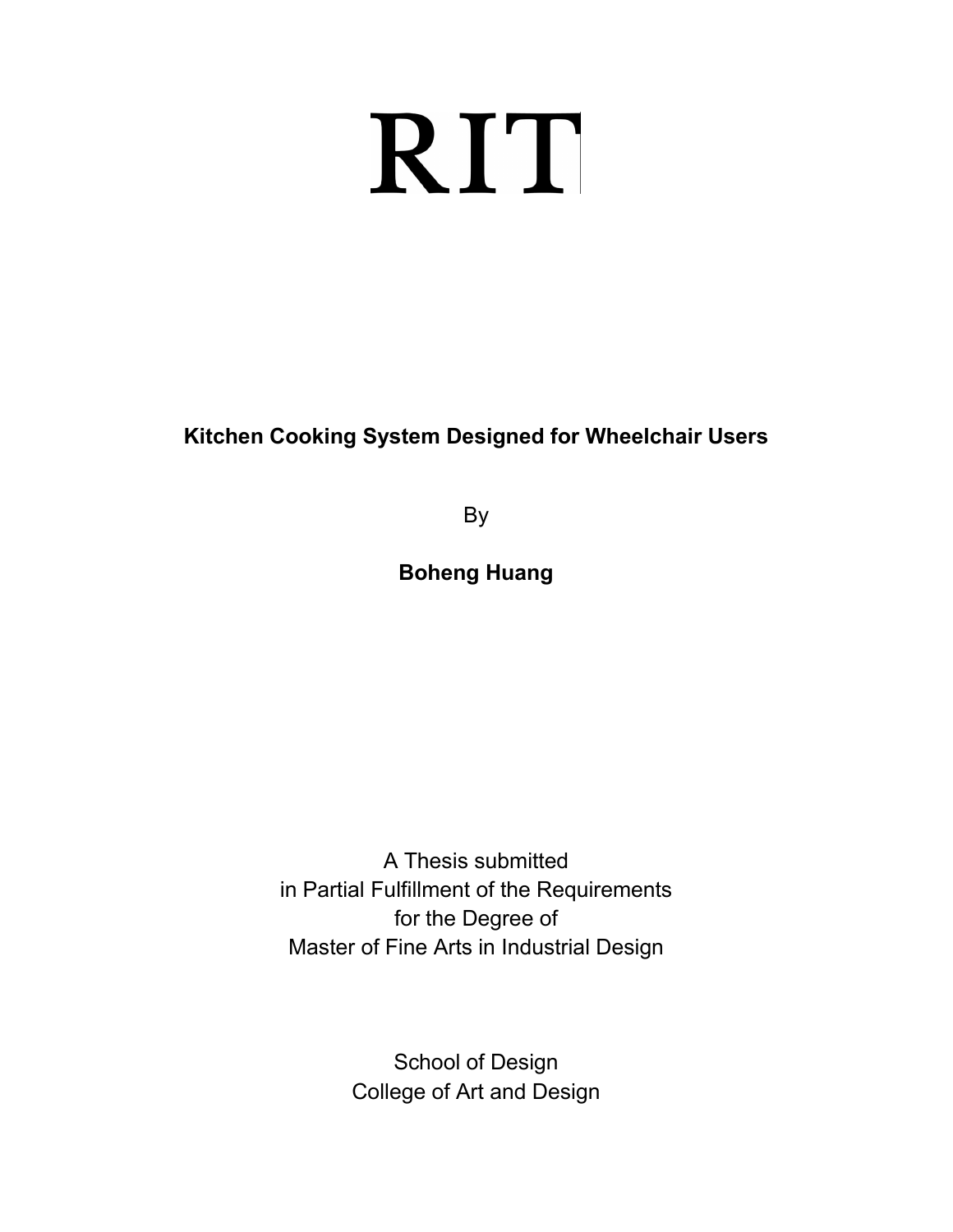Rochester Institute of Technology Rochester, NY May 2, 2022

# **Thesis Committee**

Prof. Lorraine Justice – Chief Advisor

Prof. Alex Lobos – Graduate Director / Associate Advisor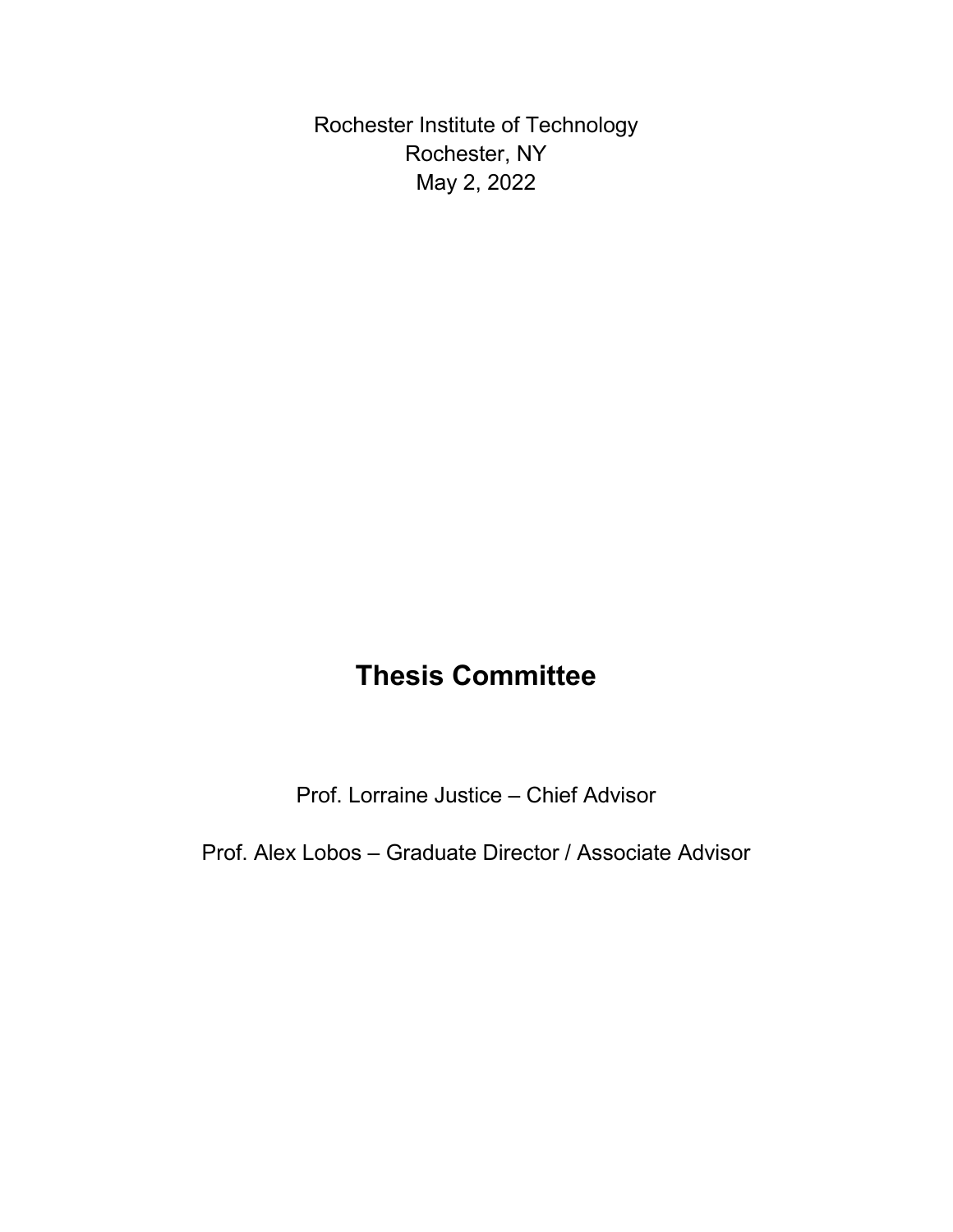# **Kitchen Cooking System Designed for Wheelchair Users**

Boheng Huang

**Keywords:** countertop height for wheelchair users, food preparation from wheelchair, kitchen ergonomics for wheelchair users

#### **Abstract:**

This project is a system to help wheelchair users use the kitchen more conveniently. The kitchen is an indispensable place in everyone's daily life. However, for wheelchair users, the height of the kitchen countertop is too high, which makes them unable to easily take the items on the kitchen countertop and causes difficulty, complexity and a lack of safety to their daily life. The kitchen system project in this paper can solve the problem that the height of the kitchen console isinconsistent with that of wheelchair users. A small table that can adjust the height of the desktop can be firmly installed on the wheelchair, which can replace the function of the kitchen workspace and solve the problem of wheelchair users due to different heights in the kitchen.

#### **Introduction:**

For wheelchair users, the biggest problem in daily life is the height difference between them and work surfaces that are too high because they remain seated. Because most products in life are calculated according to the body size of standing people, it can cause difficulties in their life. This includes the problem of using the kitchen, which has caused great trouble for wheelchair users in handling ingredients, taking objects from high places, and moving objects and liquids that are hot.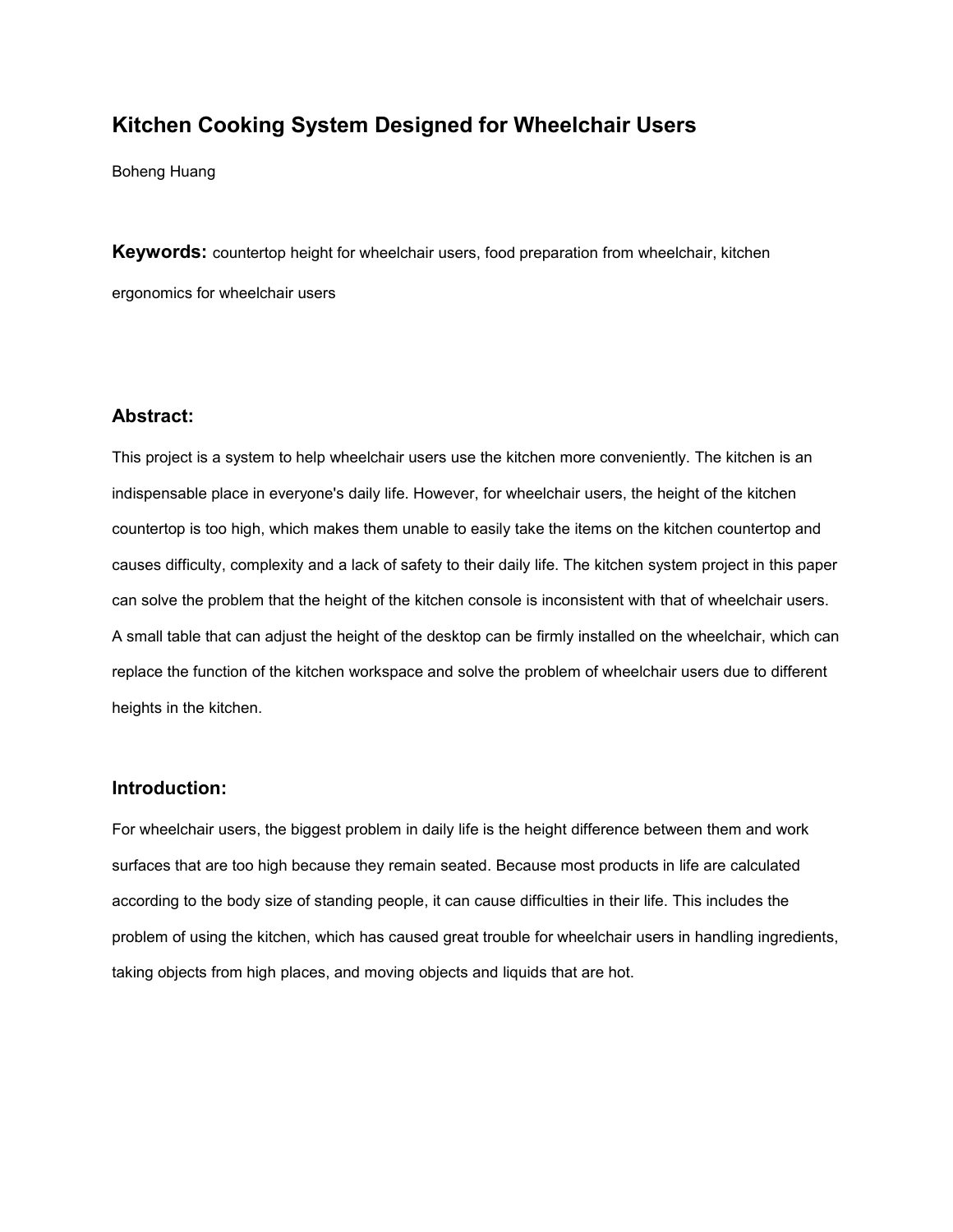## **Global wheelchair market background:**

From 2016 to 2020, the global demand for wheelchairs showed an upward trend. This phenomenon was caused by the increase of the elderly population and the increase of global traffic accidents.

By 2019, the global population over the age of 65 has accounted for 9.1% of the total global population, which has met the United Nations social standard for aging, and the ratio will reach 15.9% in 2050. This means that more and more elderly groups will need to use wheelchairs in the future $^{\rm 1}$  $^{\rm 1}$  $^{\rm 1}$  . .

Disability caused by car accidents is also one of the reasons for the increase in the demand for wheelchairs. According to the data of the World Health Organization (WHO), about 15.0% of the population has some form of disability and needs action assistance [2](#page-4-1) .



Figure 1. Market scale statistics of global wheelchair industry from 2016 to 2020<sup>3</sup> [3](#page-4-2)

<span id="page-4-1"></span> $2$  Grand View Research Prospective industry research institute. Market scale, market segments and regional

distribution of the global wheelchair industry in 2021 North America dominates the wheelchair Market. 2021

<span id="page-4-2"></span><sup>3</sup> Grand View Research Prospective industry research institute. Market scale, market segments and regional distribution of the global wheelchair industry in 2021 North America dominates the wheelchair Market. 2021

<span id="page-4-0"></span><sup>1</sup> United Nations. Global issues. 2019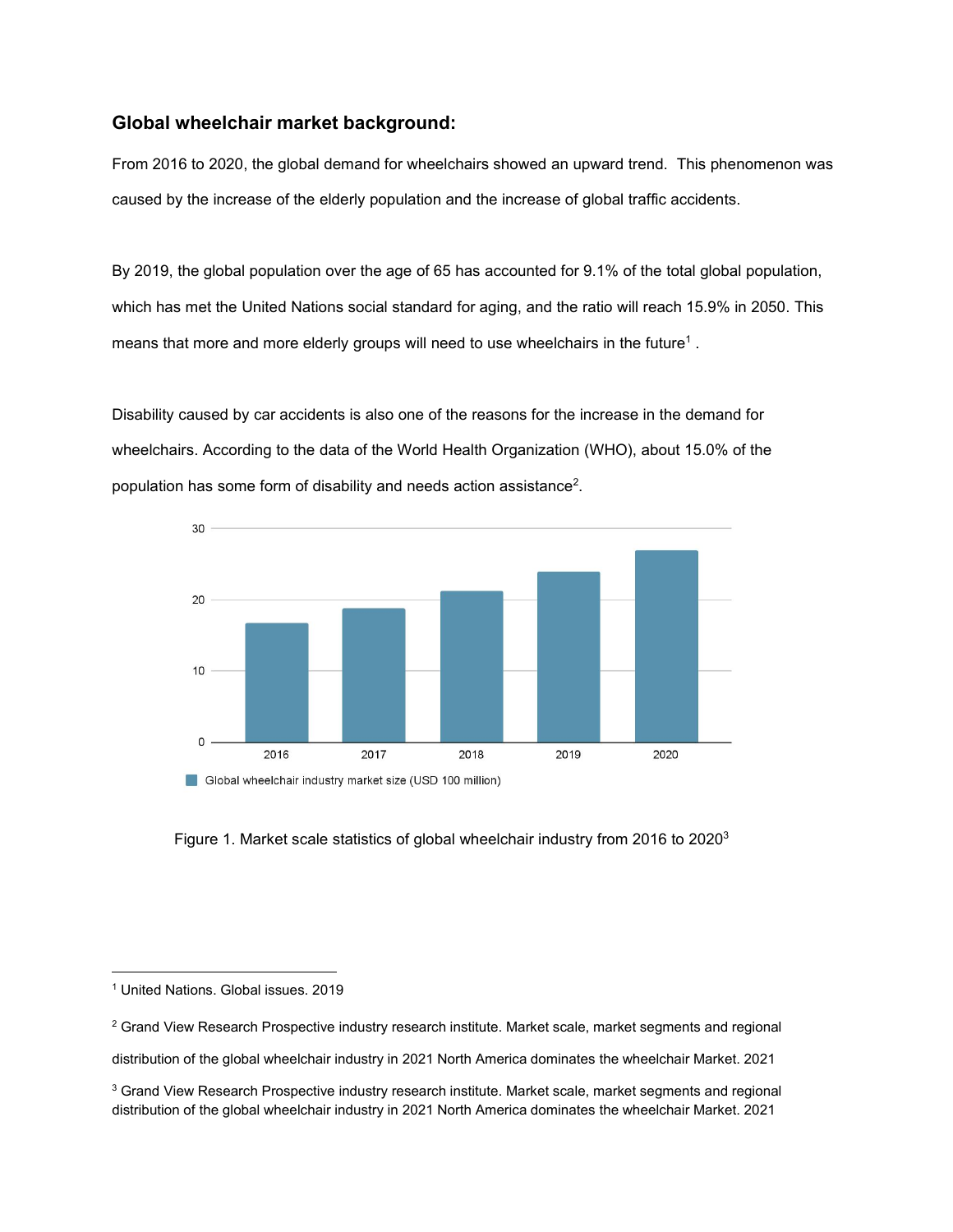According to the data, manual wheelchairs will dominate the market in 2020. Because manual wheelchairs have the advantages of low price, simple structure and light weight, more consumers are willing to buy manual wheelchairs. However, with the development of economy and technology, more and more high-performance electric wheelchairs appear in the market, which is provide more choice for consumers.



Figure 2. Global wheelchair product structure in 2020 [4](#page-5-0)

According to the data, the main users of wheelchairs are those who lose their mobility due to elderly diseases or disabilities. Especially with the increase of global aging, the adult wheelchair market accounts for a large proportion<sup>5</sup>.  $5<sub>5</sub>$  $5<sub>5</sub>$ .

<span id="page-5-0"></span><sup>4</sup> Grand View Research Prospective industry research institute. Market scale, market segments and regional distribution of the global wheelchair industry in 2021 North America dominates the wheelchair Market. 2021

<span id="page-5-1"></span><sup>5</sup> Grand View Research Prospective industry research institute. Market scale, market segments and regional distribution of the global wheelchair industry in 2021 North America dominates the wheelchair Market. 2021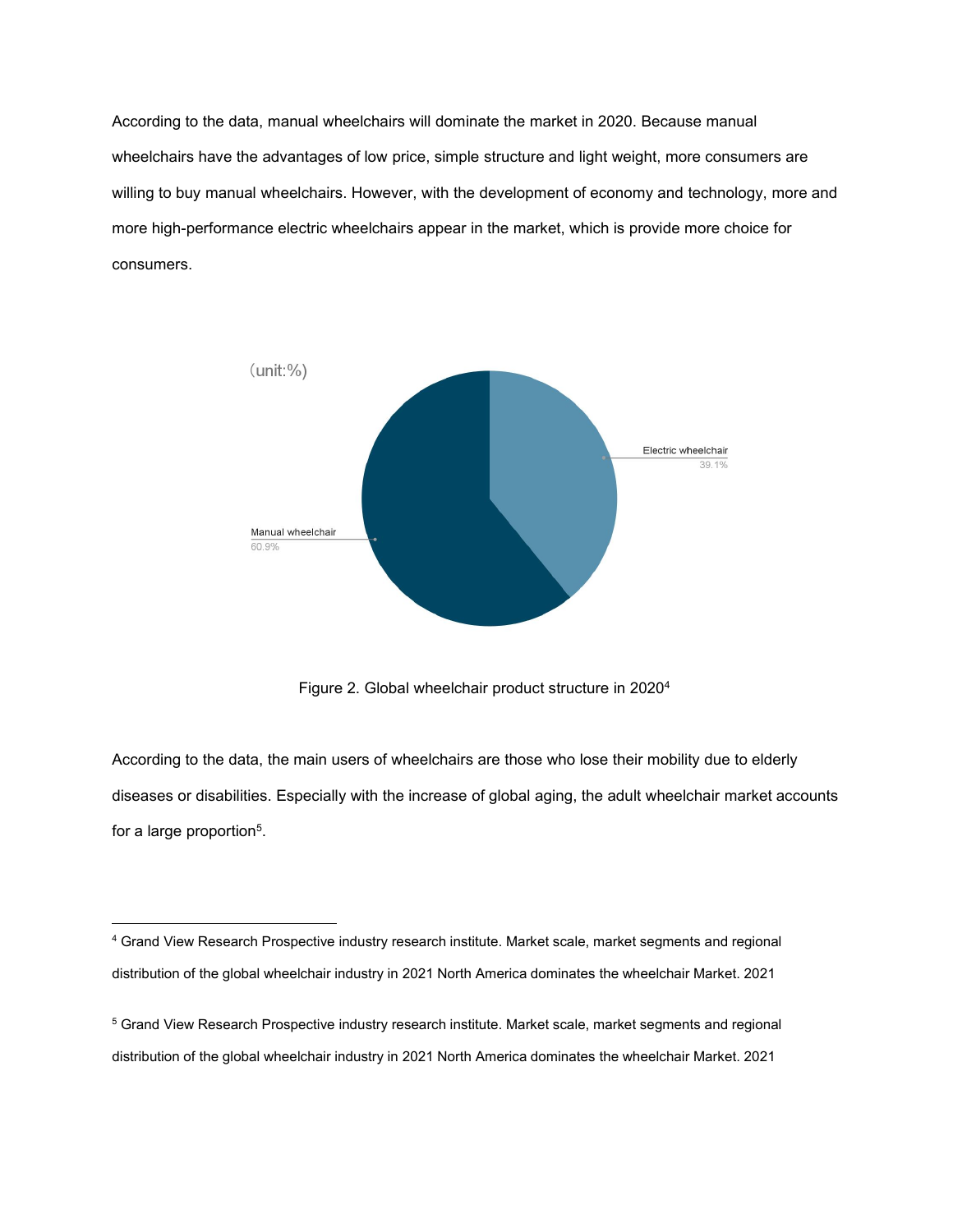Cerebral palsy is a common cause of children's mobility disorder. More than 10,000 babies in the United States are born with this disease every year, which leads to a certain proportion of the child wheelchair market $6$ . .



Figure 3. Applicable population structure of global wheelchair products in 2020<sup>7</sup> [7](#page-6-1)

<span id="page-6-0"></span><sup>&</sup>lt;sup>6</sup> Grand View Research Prospective industry research institute. Market scale, market segments and regional distribution of the global wheelchair industry in 2021 North America dominates the wheelchair Market. 2021

<span id="page-6-1"></span><sup>&</sup>lt;sup>7</sup> Grand View Research Prospective industry research institute. Market scale, market segments and regional distribution of the global wheelchair industry in 2021 North America dominates the wheelchair Market. 2021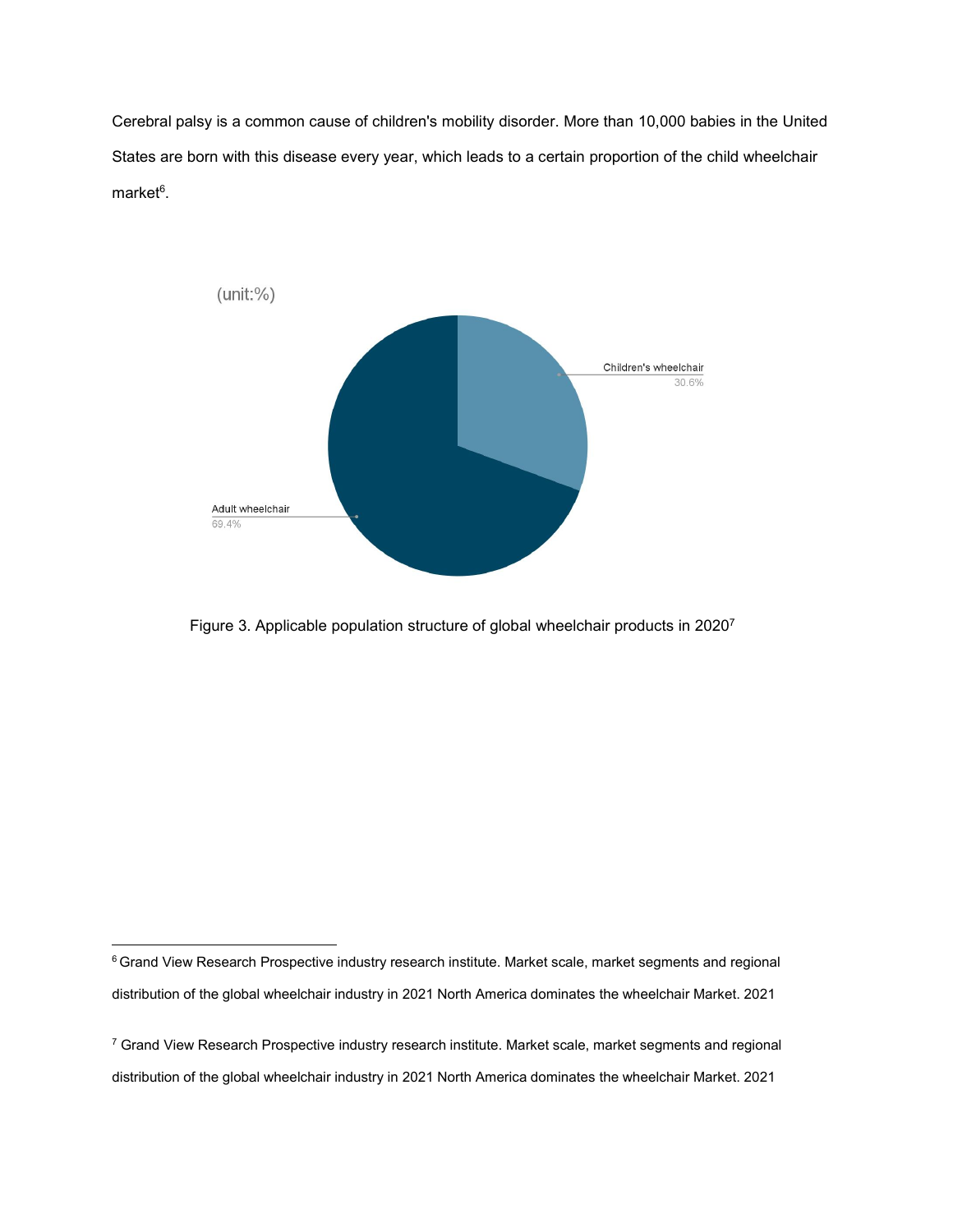## **Problem Statement:**

From the research, a suitable countertop height for a wheelchair user is a minimum of 28" and should be no higher than 34".The counter for wheelchair users shall also have a space of at least 24 inches high and 30 inches wide to accommodate the legs of wheelchair users $^8$  $^8$ , which are not available in ordinary kitchens. Transforming the kitchen into a barrier free place may be the best choice for wheelchair users. However, for a disabled person, he or she may not be able to afford the cost of such transformation. It is proposed that an adjustable food preparation table for wheelchair users is designed for safety, ease of use, and low cost.

#### **Introduction**:

Through interview and observation, cooking activities in the kitchen can be divided into: preparation, heating, moving, and cleaning. The preparation work can be divided into the following points: Taking ingredients or cooking tools from the locker or refrigerator, processing ingredients (including cleaning ingredients, pickling, shredding and so on).<br>"Heating" in this paper mainly refers to the behavior of heating food and the behavior that will be carried

out during the process of heating food. It mainly includes: putting the processed food into the pot or oven or microwave oven, adjusting the size of the temperature, adding seasoning in the heating process.

"Moving" refers to transferring the cooked ingredients to a container such as a plate or bowl, and then moving the container containing the cooked ingredients to the table.

"Cleaning" refers to the removal and cleaning of dishes, tables, cooking utensils and kitchen worktables after eating.

Wheelchair users often encounter the following problems when performing the above behaviors in the kitchen:

<span id="page-7-0"></span><sup>8</sup> National Mobility Equipment Dealers Association. Prep for the Holidays in a [Wheelchair](https://nmeda.org/wheelchair-accessible-kitchen/) Accessible Kitchen. 2018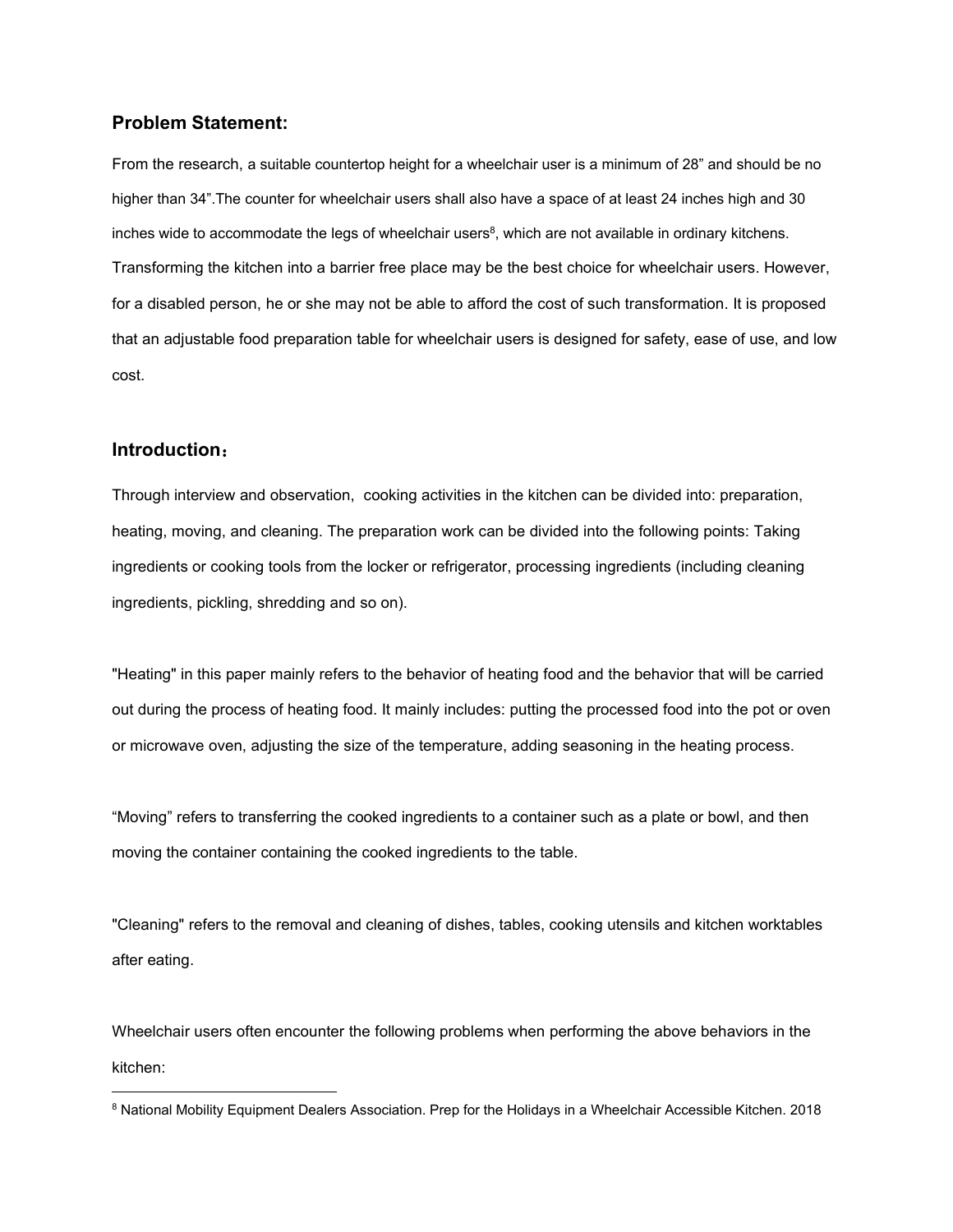#### **Height**

Wheelchair users are unable to stand and squat, which makes them unable to take higher or lower objects smoothly.

#### **Spread**

Due to the height of wheelchair users, the grease splashed during cooking may directly scald their faces, which will cause facial burns.

#### **Washing**

The depth of the sink and the length of the arm will prevent wheelchair users from cleaning dishes and vegetables. Therefore, it is observed that wheelchair users prefer to use the dishwasher to clean tableware or cooking utensils after meals.

#### **Operate**

The height and distance of the kitchen console will hinder wheelchair users from handling ingredients.

#### **Moving**

Wheelchair users need one hand to control the wheelchair while moving, and the other hand needs to take items such as dinner plates, which will cause some trouble for their moving.

#### **Space**

Wheelchair-users occupy more space than those standing, which makes wheelchair users need to be careful when moving in the kitchen. It is worth mentioning that turning will take up a lot of space, which is very difficult for users who use both hands to control the wheels of wheelchairs. They need to pay attention not to bump into other items in the kitchen, so as to not damage the wheelchairs or themselves.

## **Solutions:**

In order to prevent scalding, they will use deeper pots when cooking, so that the oil cannot splash out. Wheelchair users need to tilt the pot to themselves at a certain angle every other period of time to observe the cooking progress of food in cooking.

Oven and microwave ovens are a good choice for wheelchair users to heat food, which effectively avoids scalding caused by the splash of oil during the heating process. However, it is inconvenient for wheelchair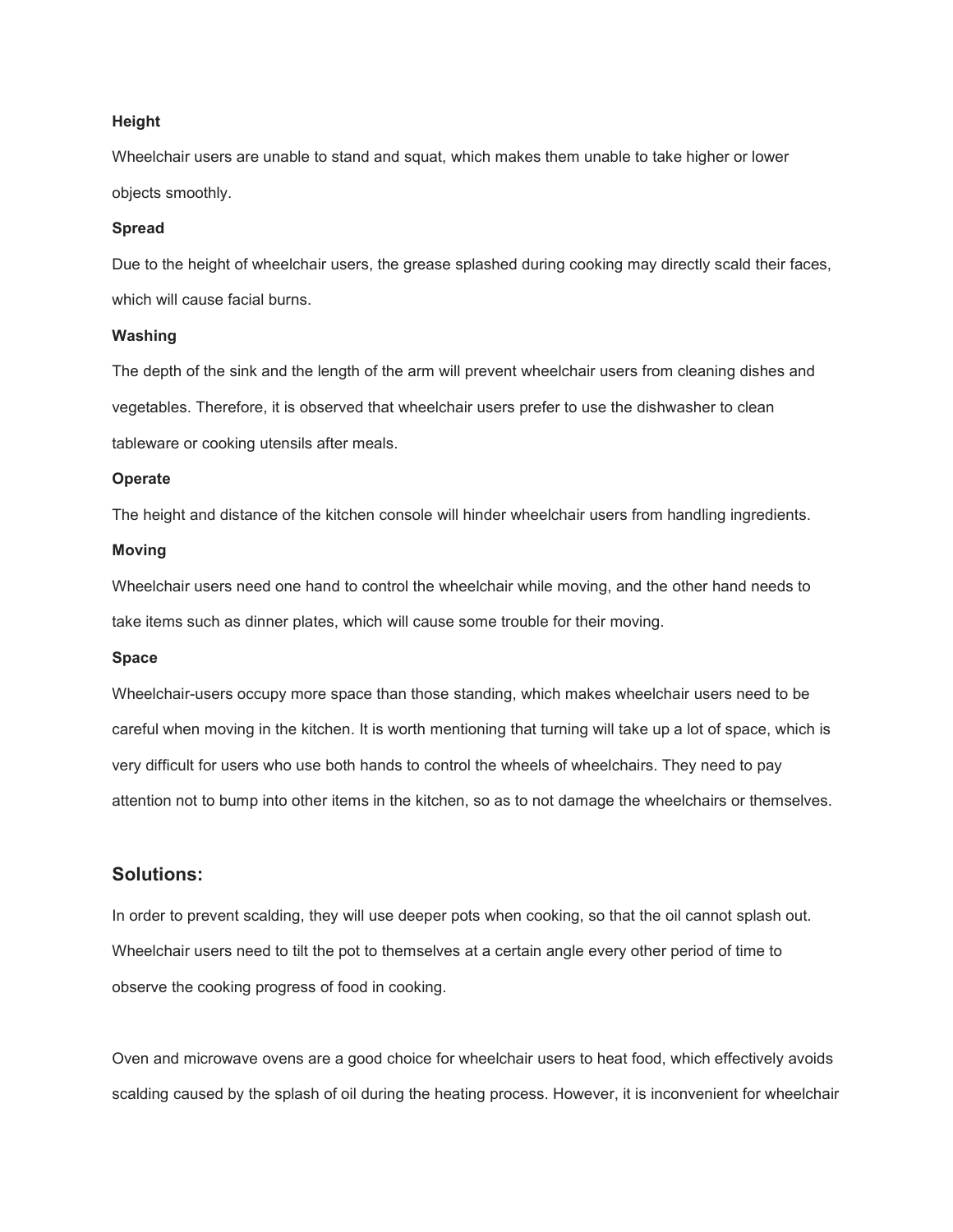users of ovens located at the lower part to bend down and take out the food. When using microwave oven, they also need to pay attention to prevent a scald from heated food containers. It is also a good way to prevent hot oil from splashing by putting the seasoning into the ingredients at one time and then sealing and heating in a steamer or pressure cooker.

Using the sink is difficult for wheelchair users, so the dishwasher is their best choice. The dishwasher has a drawer structure that can be moved onto the open door, which can facilitate wheelchair users to take out the cleaned tableware without undue reaching.

# **Project Overview:**

In order to solve the problems encountered by wheelchair users in the kitchen, this paper attempts to design the kitchen use system from the aspects of adjusting the height of the worktable or wheelchair, taking objects, moving objects and observing angles. These include a small table suitable for the height of wheelchair users that can be used in the kitchen, a small mirror that can be installed on a spoon, special shaped Kitchenware.



Figure 4. Concept Sketches 1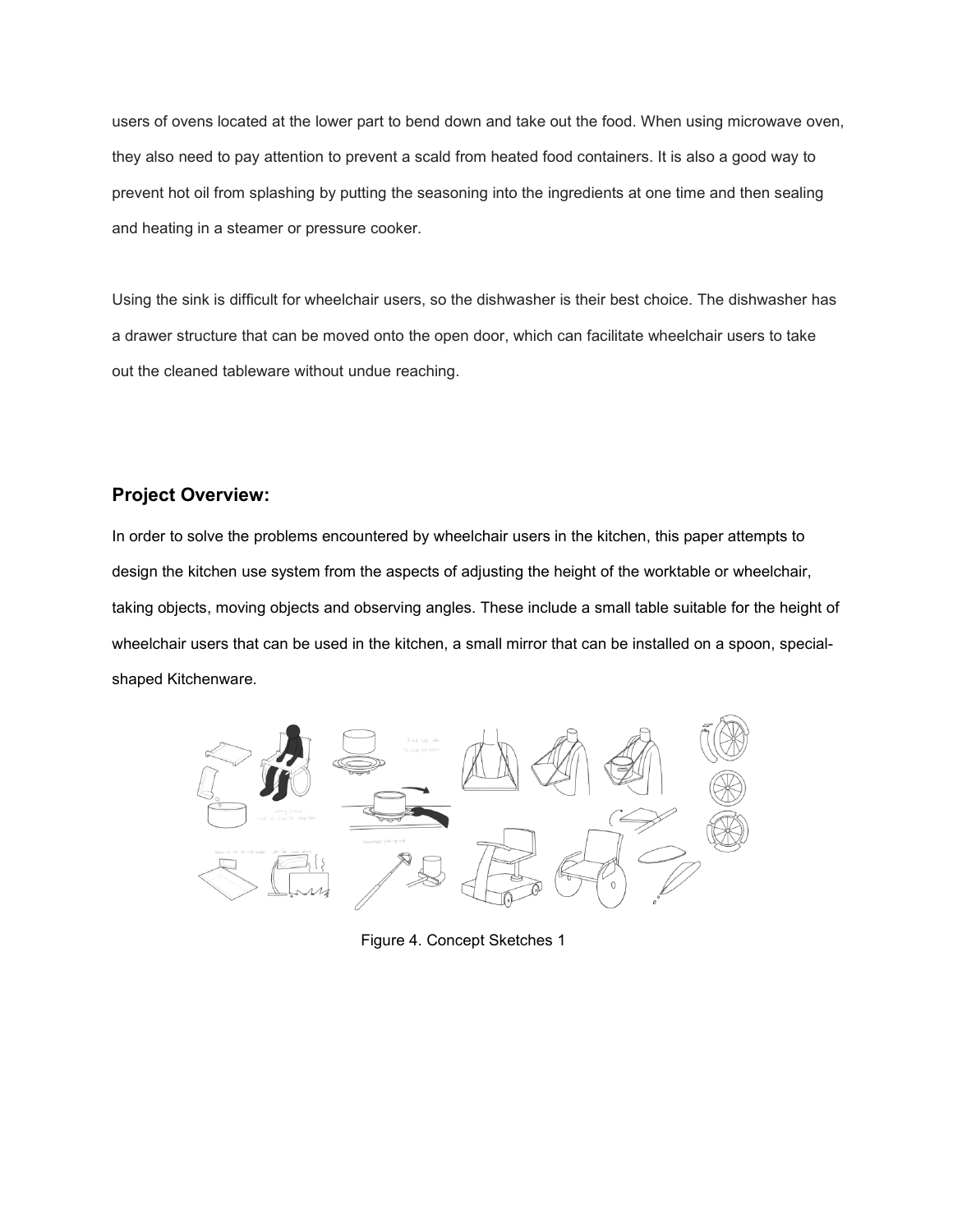

Figure 5. Concept Sketches 2

Most of the problems encountered by wheelchair users in the kitchen are caused by the difference between the height with standing people. However, the cost of refitting the kitchen cooking counter into a size suitable for wheelchair users or buying a mechanical wheelchair with adjustable height is very large. Therefore, manual wheelchair users that have a relatively low kitchen worktable is the best choice.



Figure 6. First version testing model

After testing the prototype, the problems of the model were found: 1. The desktop of the prototype is too small. 2. not friendly to left-handed users. 3.When moving the tableware, it can't fix the tableware on the desktop.

Therefore, redesign the desktop should: increase the area of the desktop, increase the structure for fixing tableware, and replace the material of the table with wood (for convenience of testing) and add height adjustable function to the table to test the impact of different heights on users.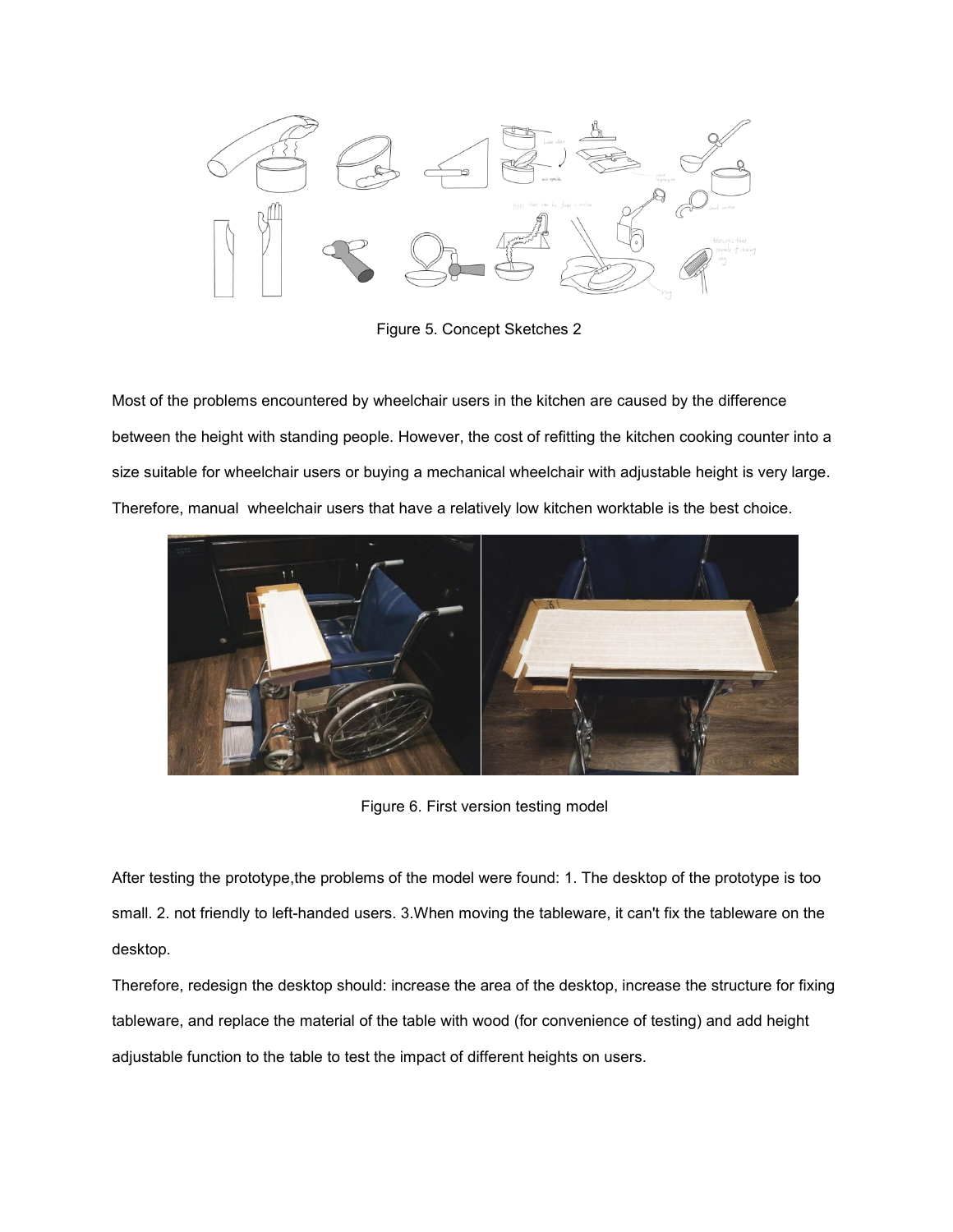

Figure 7. Refined model

Testing method: Six people were asked to use the model follow the user steps in kitchen for testing (four of which were not disabled) using the model, and the other two provided feedback from wheelchair users through video.



Figure 8. User steps in kitchen

# **Testing Conclusions**:

After testing the new model, new problems are found. The following are the parts of the model that can be

improved in the future:

1. The supporting structure of the wheelchair will occupy the space of legs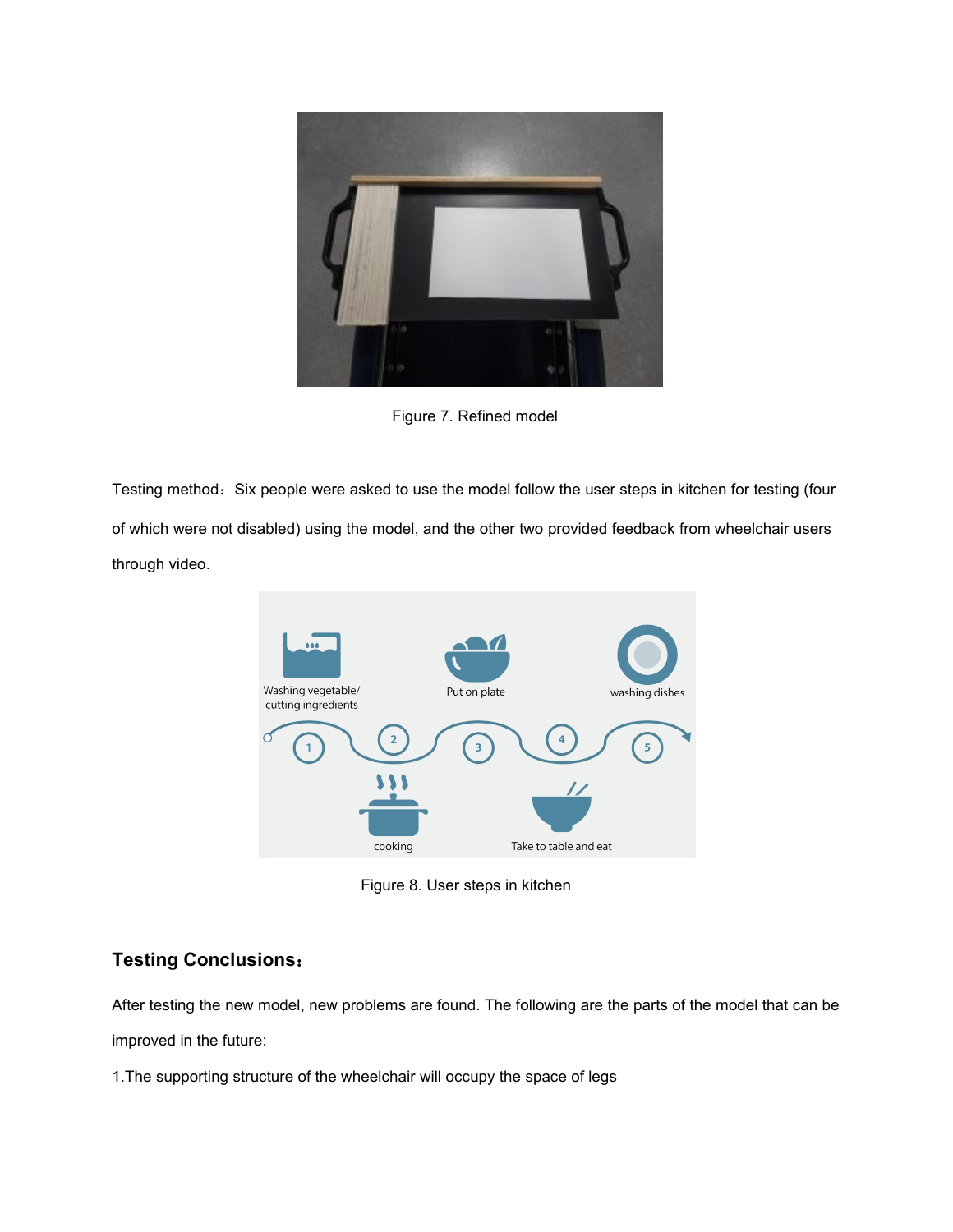2.The process of assembling the wheelchair is too complicated

3.The process of raising the wheelchair is too complicated

4.Unable to quickly remove the desktop from the wheelchair (including remove all the items from the

desktop quickly)

- 5. The chopping board is too small
- 6.Lack of use instructions for blocks (users do not know how to use, do not know the positive and

negative poles)

- 7.Unable to lower desktop height
- 8.The table is too heavy
- 9.The tabletop cannot be disinfected with hot water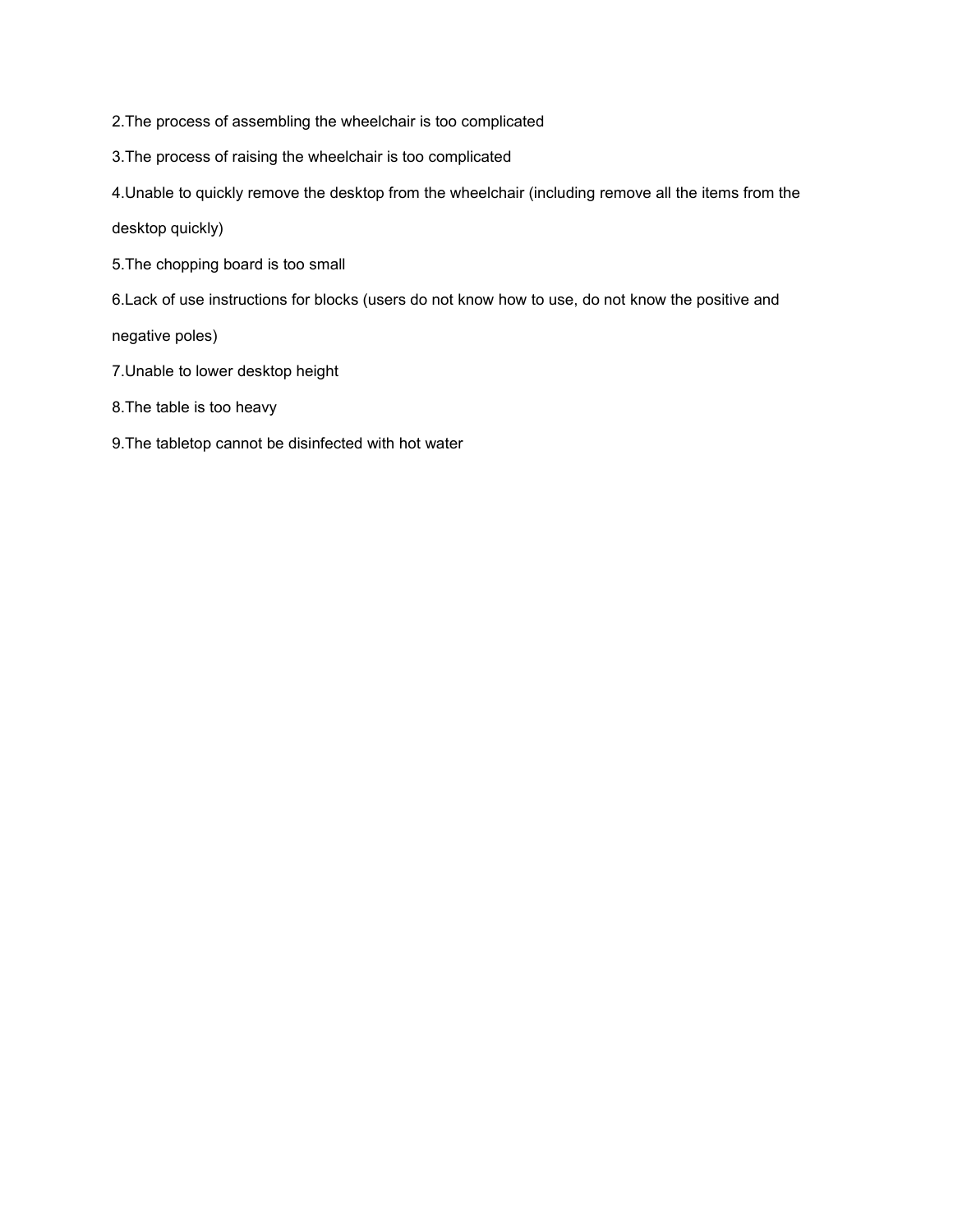# **Final design**:

The final design is named counter free. Is a kitchen operation table which can be installed on the wheelchair and the height can be adjusted.



Figure 9. Final Concept

## **Structure**:

The overall structure of the table is composed of plastic tray, bar magnet, synthetic wood desktop, fixed support, pneumatic rod telescopic support.



Figure 10. Structural explosion diagram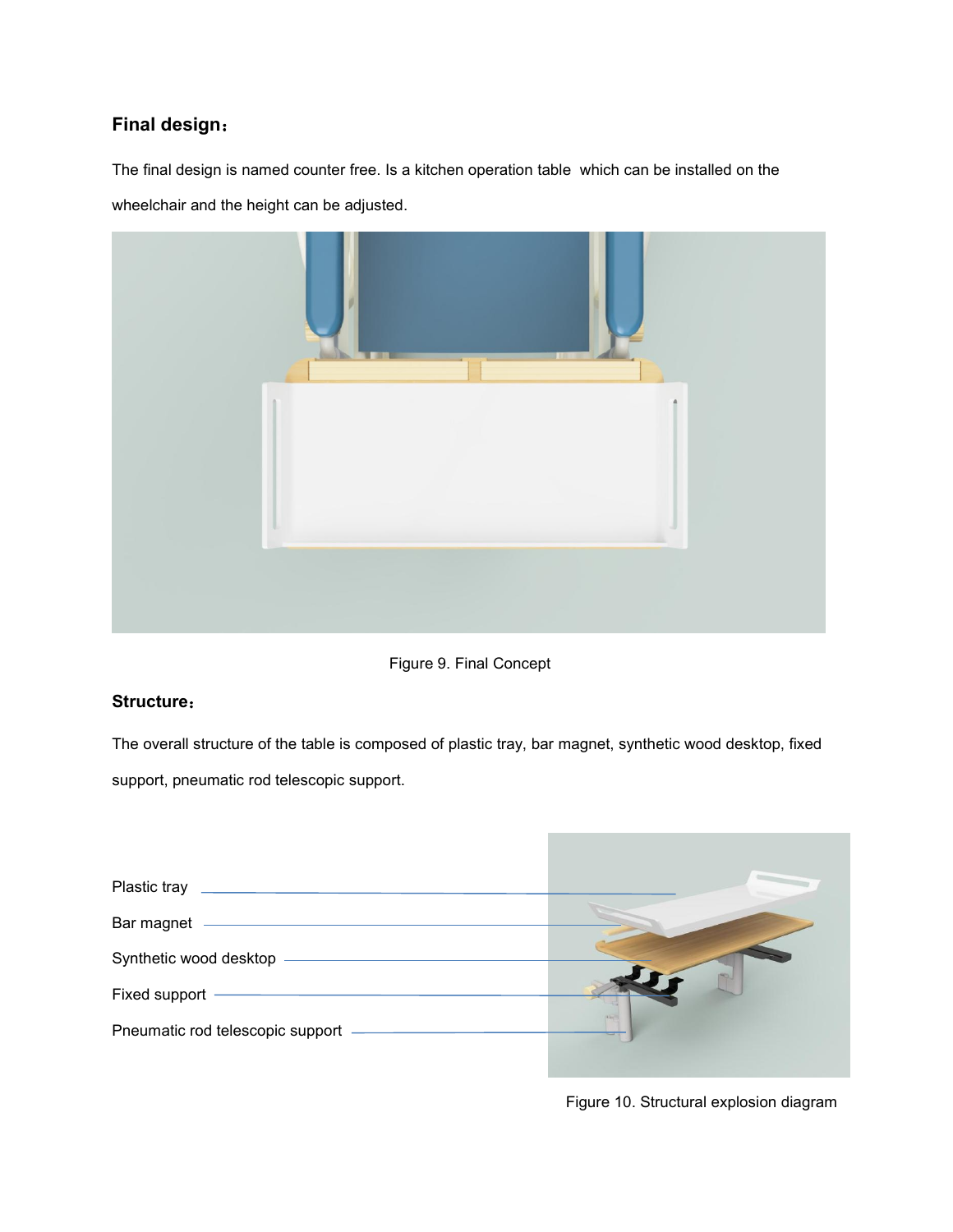The final design adopts the structure of pneumatic rod. When the user presses the handle on both sides of the desktop, the user can adjust the height of the desktop. When the user wants to reduce the height of the desktop, the user can press the handle and gently press the desktop to reduce the height of the desktop.



Figure 11. Table handle and support structure

The right bracket of the desktop is adjusted with three fixed supports. When users want to rotate the table to the other side, they need to rotate the right bracket to the right to separate the support rod from the fixed supports. In this way, the user can smoothly rotate the table to the other side.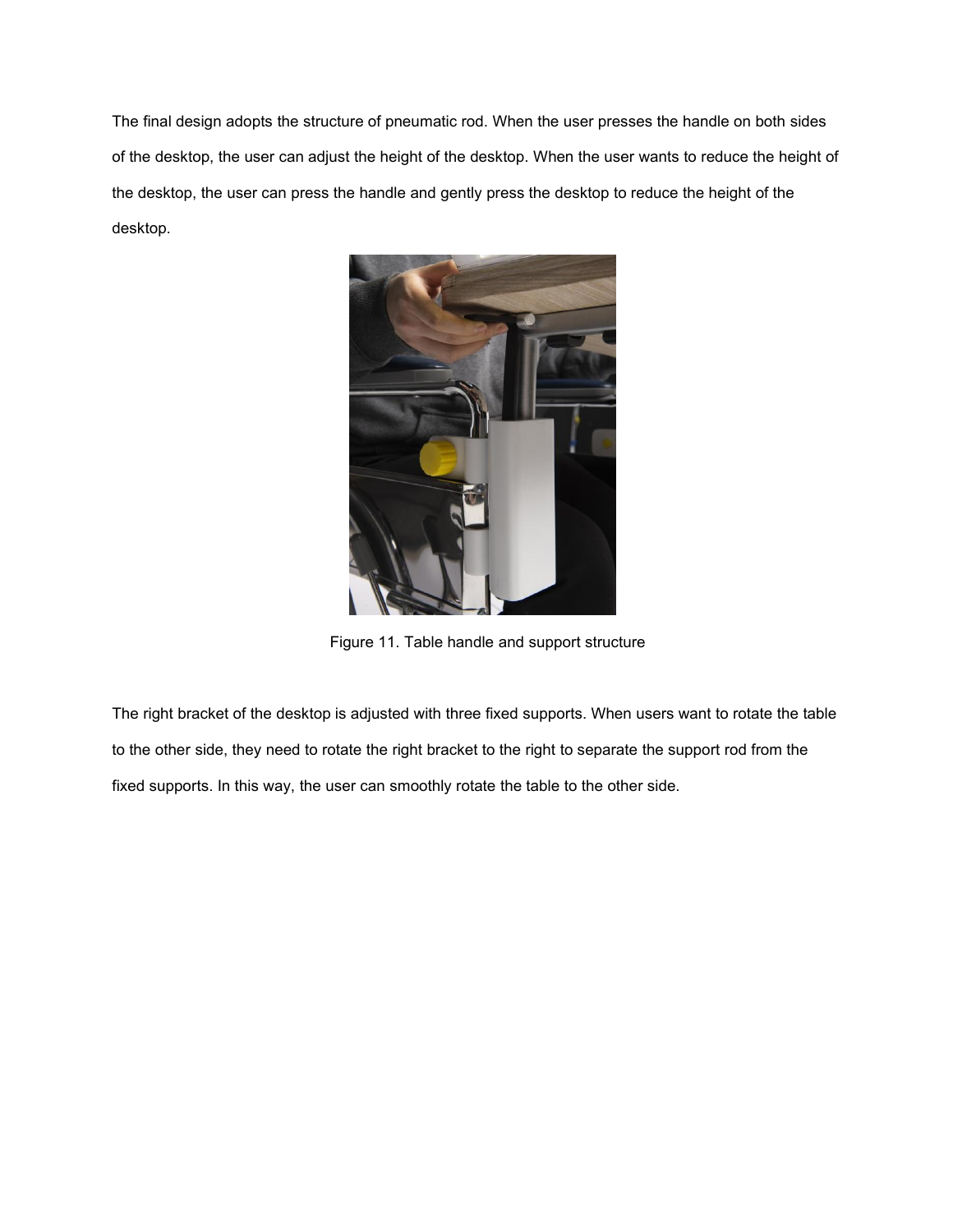

Figure 12. Folding function

Considering that users may hold a large number of items on the desktop when wanting to fold the desktop, a movable tray is added to the desktop to facilitate users to move the items on the desktop to the dining table at one time. When no other items are stored on the desktop, the user can easily and quickly fold the desktop to the other side of the wheelchair. When the user wants to return to the wheelchair to continue working, he can also reinstall the tray on the desktop. At this time, the items on the desktop will be in the original position, which is convenient for the user to quickly carry out the original work.



Figure 13. Plastic tray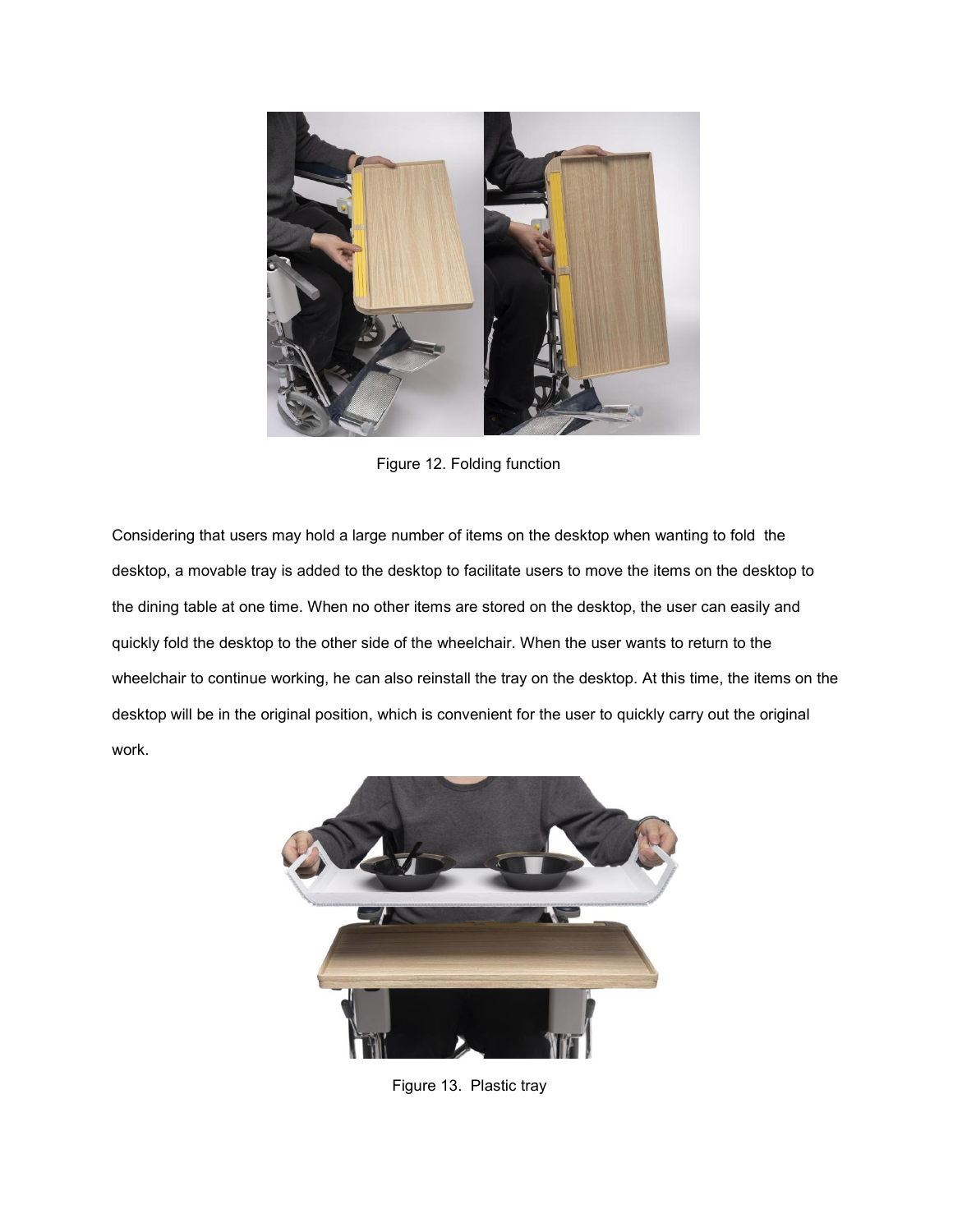Six bar magnets are installed on the seat surface. The yellow side is the negative pole and the white side is the positive pole. A magnet is installed inside the tray on the desktop to absorb the magnetic strip. The magnetic strip can be used to fix the tableware on the desktop to ensure that the tableware will not overturn when the user moves the tableware.



Figure 14. Bar magnets

The connector of the wheelchair is fixed by tightening screws. When the desktop is not used at ordinary times, the user can choose to place the desktop on the kitchen table for easy access at ordinary times.



Figure 15. Tightening screws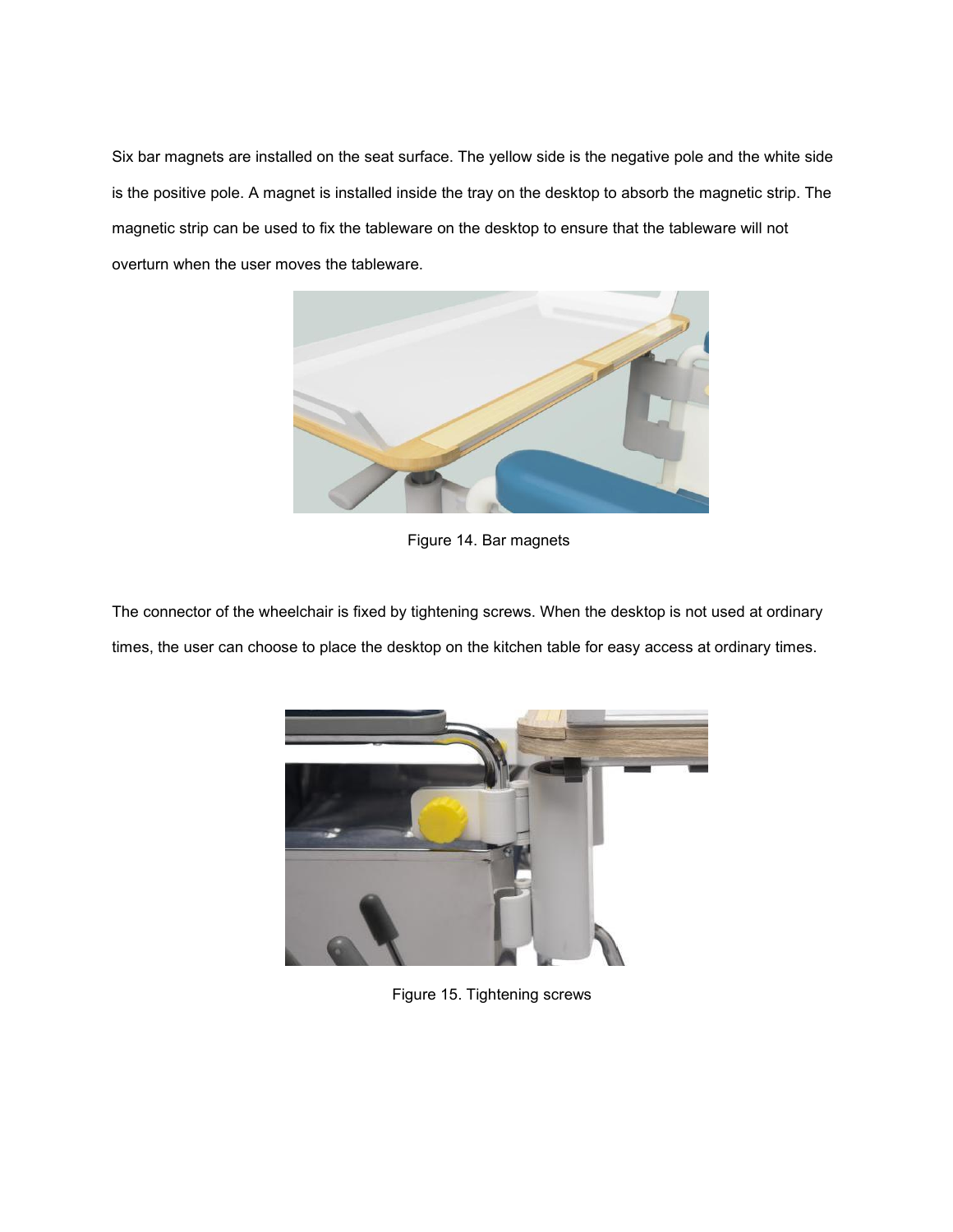# **Conclusions**:

The height of the worktable in the kitchen is the most important problem for wheelchair users, but there are still other problems in the kitchen, such as the height of the stove that cannot be changed, high objects that cannot be reached, and so on. These problems cannot be solved by the desktop designed in this article.

The desktop designed in this paper still has the problem of inconvenient installation. Its installation structure should be redesigned to make it more convenient for installation and disassembly. In addition, it is also worth thinking about where the disassembled wheelchair should be stored to facilitate the next use of wheelchair users. Hoping these problems can be solved in the future.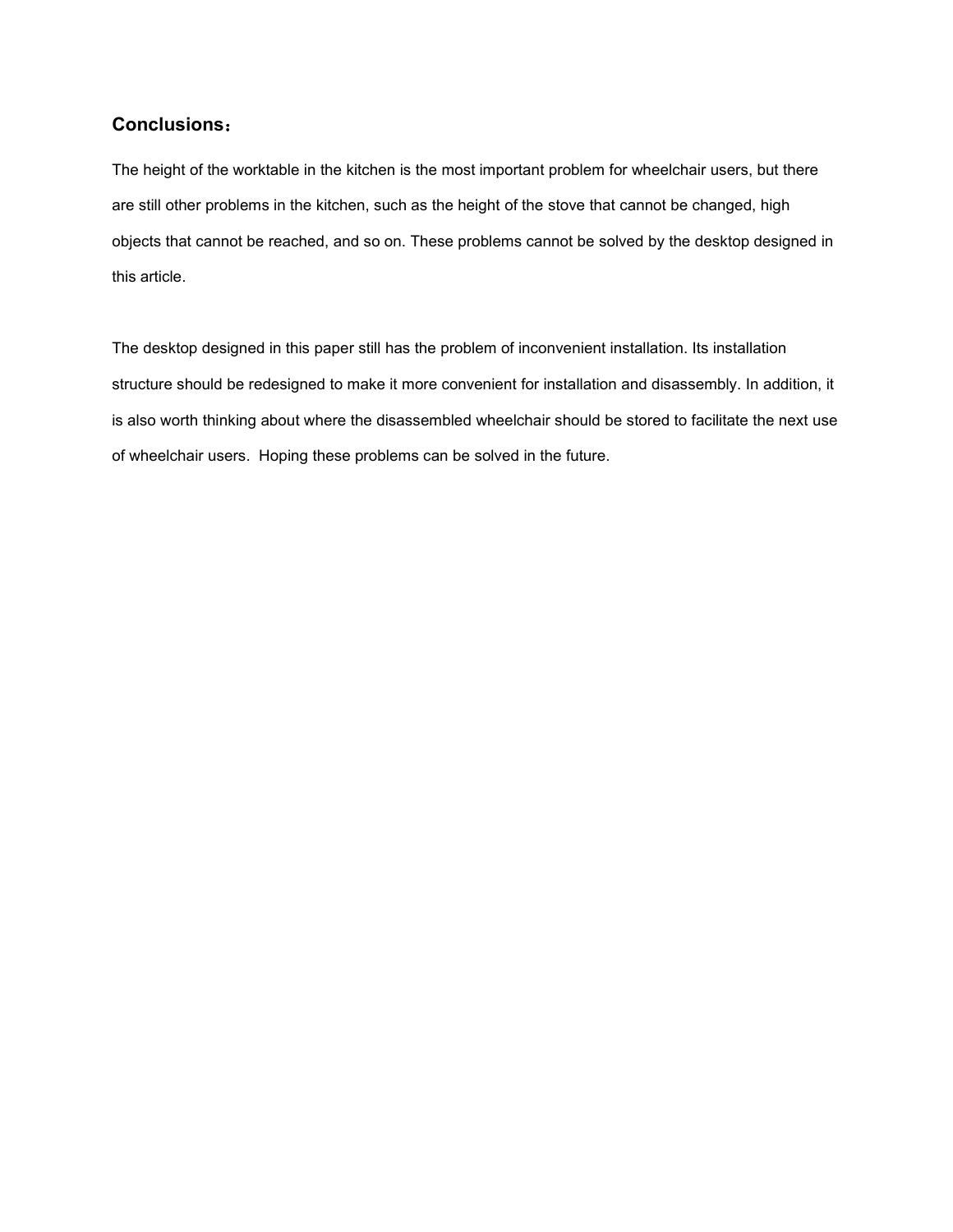#### **References:**

[1] Kroemer, K. H. E. Fitting the Human: Introduction to Ergonomics. Seventh ed. Boca Raton: CRC Press/Taylor & Francis Group, 2017.

[2] Okland, Kathy. Book Review: Care and Design: Bodies, Buildings, Cities. Vol. 12. Los Angeles, CA: SAGE Publications, 2019.

[3] Pullin, Graham. Design Meets Disability. Cambridge, Mass: MIT Press, 2009.

[4] [Nme](https://nmeda.org/author/nmeda/)da. (2018,November 19). Prep for the Holidays in a [Wheelchair](https://nmeda.org/wheelchair-accessible-kitchen/) Accessible Kitchen. Retrieved March 18, 2022, from https://nmeda.org/wheelchair-accessible-kitchen/

[5] Market scale, market segments and regional distribution of the global wheelchair industry in 2021 North America dominates the wheelchair Market . (n.d.).Retrieved March 18, 2022, from https://bg.qianzhan.com/report/detail/300/210719-57435413.html

[6] Maguire, Martin, Sheila Peace 2, Colette Nicolle, Russell Marshall, Ruth Sims, John Percival, and Clare Lawton. 2014. "Kitchen Living in Later Life: Exploring Ergonomic Problems, Coping Strategies and Design Solutions." International Journal of Design 8 (1).

[7] Boelé, Amy,L. 2017. "In Search of Community: Lessons from Idealized Independence for Adults with Disabilities." Harvard Educational Review 87 (3): 380-403,452.

[8] "Creating Accessible,Equitable Kitchens." 2008.Residential Design & Build 73 (9): 49.

[9] Sakakibara, Brodie M., William C. Miller, Janice J. Eng, Catherine L. Backman, and Francois Routhier. 2014. "Influences of Wheelchair-Related Efficacy on Life-Space Mobility in Adults Who use a Wheelchair and Live in the Community." Physical Therapy 94 (11): 1604-1613.